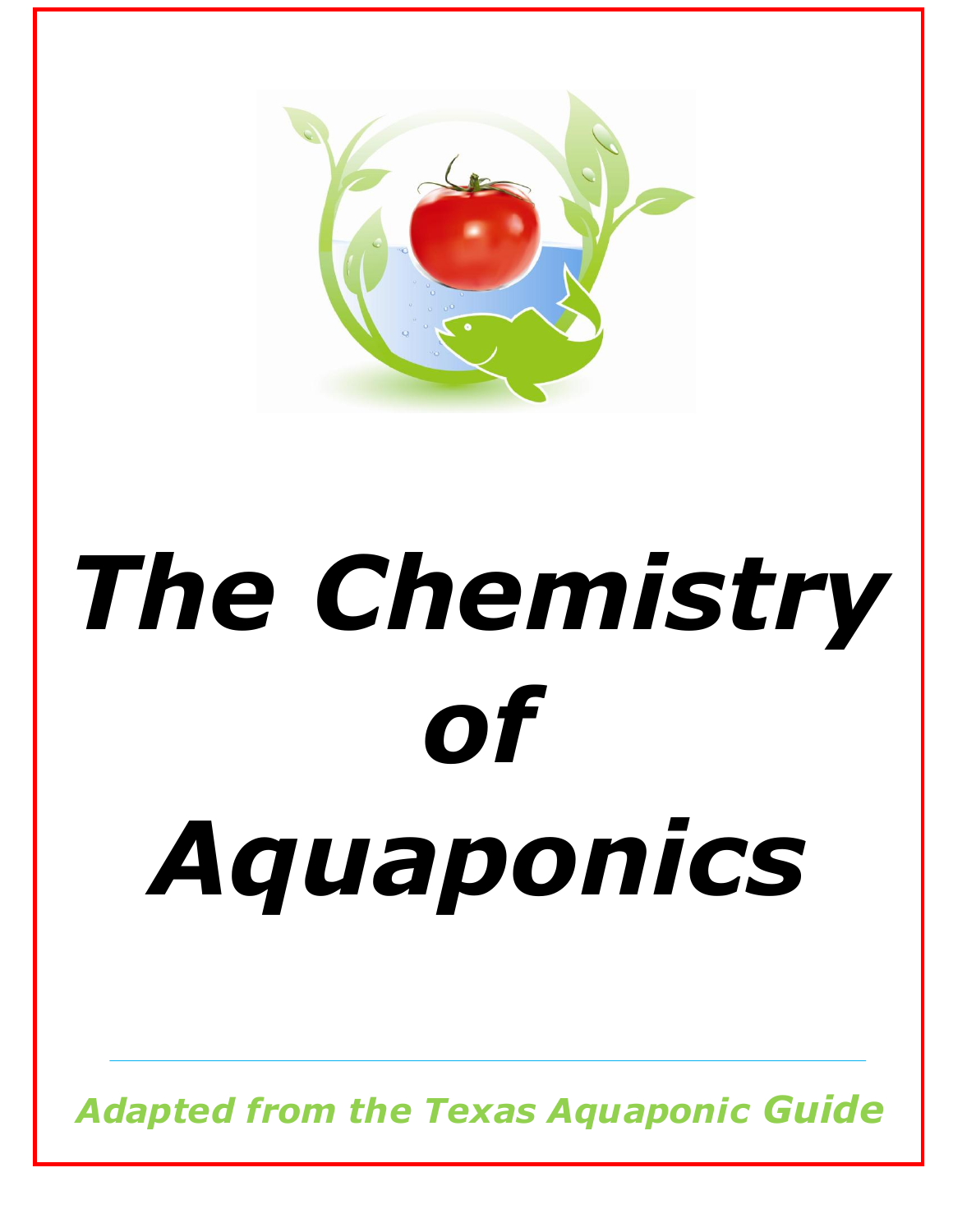#### **Contents**

| Monitoring the System - Sights, Sounds, and Smells6 |
|-----------------------------------------------------|
|                                                     |
|                                                     |
|                                                     |
|                                                     |
|                                                     |
|                                                     |
|                                                     |
|                                                     |
| Some things to know about Nitrifying Bacteria10     |
|                                                     |
|                                                     |
|                                                     |
|                                                     |
|                                                     |
|                                                     |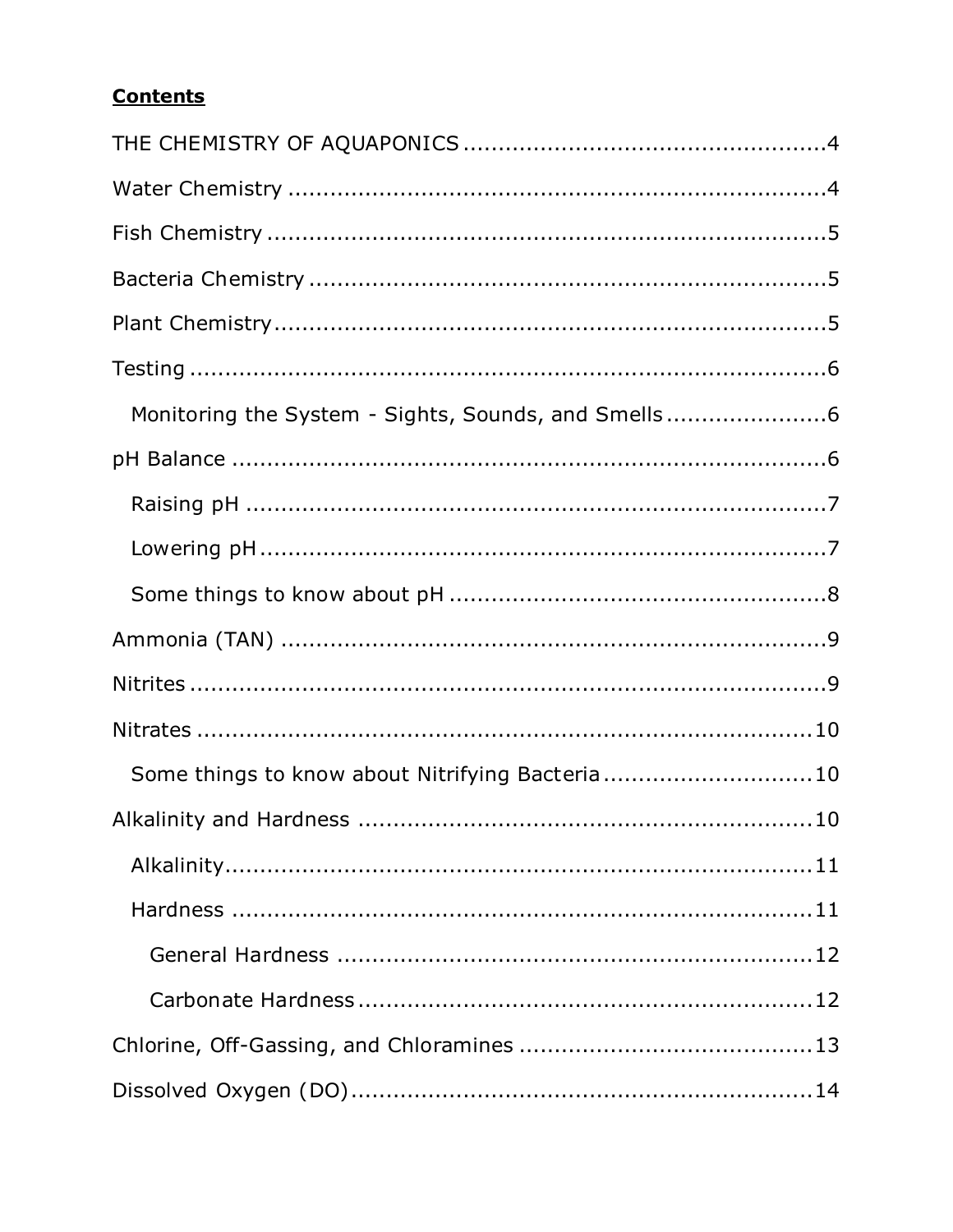| Texas TransFarming Builder Series Supplement18         |  |
|--------------------------------------------------------|--|
| Water Conservation with TransFarming and Aquaponics 18 |  |
|                                                        |  |
|                                                        |  |
|                                                        |  |
|                                                        |  |
|                                                        |  |
|                                                        |  |
|                                                        |  |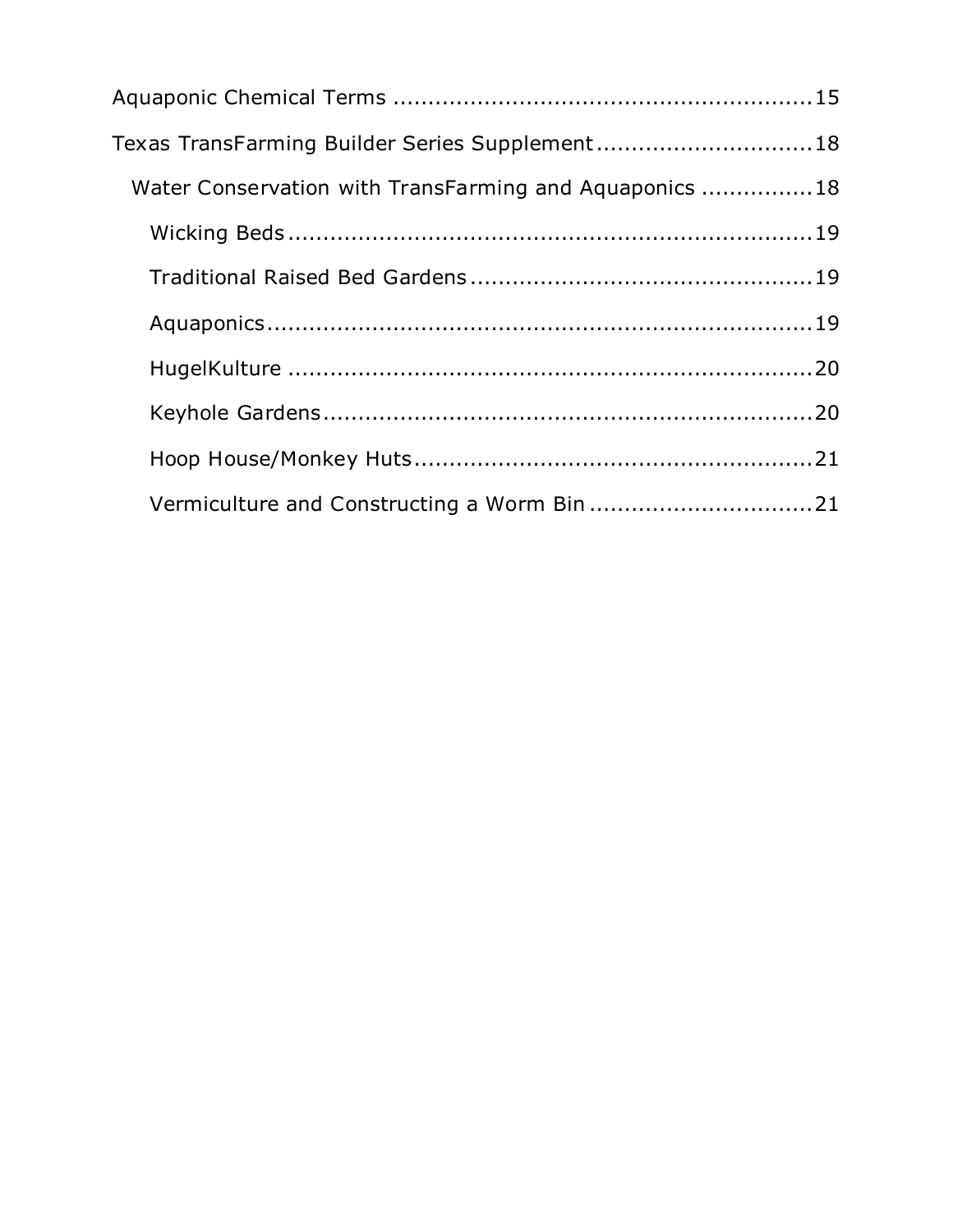#### **THE CHEMISTRY OF AQUAPONICS**

<span id="page-3-0"></span>The chemistry of your Aquaponic water is one of the most important factors to Aquaponic success. Many factors can influence a healthy water balance.

They may include:

- Number of fish (ammonia)
- Stage of cycling (nitrites)
- Temperature (oxygen)
- Alkalinity (pH)
- Fish food (Iron/Potassium deficiency)
- Water supply (Chlorine)

This publication is designed to give you a high level overview of potential chemical threats to your Aquaponic system. For a more in-depth study of all Aquaponic aspects, consult [The Texas Aquaponic Guide.](http://cleanfoodsolutions.org/E-Books.html)

#### <span id="page-3-1"></span>**Water Chemistry**

The water in your Aquaponic system should always appear clean to the degree that there isn't an excessive amount of solid debris suspended or lingering on the bottom. Suspended particles can add to the addition of ammonia, thus altering the pH. Air bubbles should appear crisp and pop relatively quickly. If air bubbles linger too long before they "pop", it is an indication of a bacteria problem. What causes a bacteria problem? Among other things, they may be dying from a chemical imbalance in the water.

Learn to listen to the system. If you walk up to your fish tank and there is no sound of bubbles, something is wrong. You may still hear the air pump, but the tubing may have slipped off the pump. This will cause a dissolved oxygen (DO) problem. Perhaps the air pump became unplugged but yet you still hear the sound of the water flowing out of your plant trough via the water pump. When it comes to air, you have very little time before your fish are damaged due to lack of oxygen.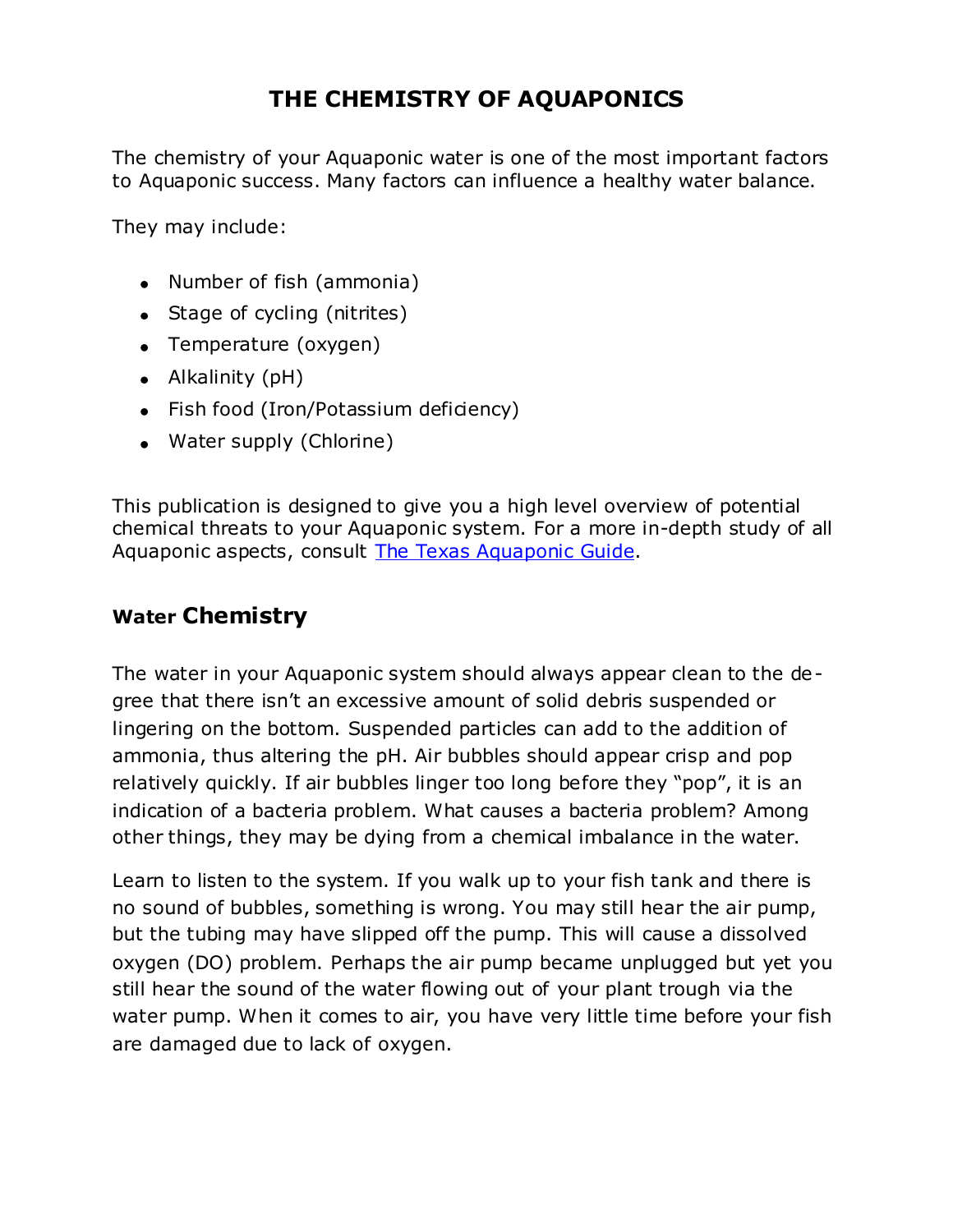A properly cycled Aquaponic system should never smell bad. In fact, when properly cycled and in balance, it should smell fresh and clean. A bad odor usually means there are dead fish in the system, or there is a bacteria problem. Check the system for obvious problems, and then [test](#page-5-0) the water to determine the best course of action.

# <span id="page-4-0"></span>**Fish Chemistry**

Fish excrete ammonia which is toxic to themselves, the bacteria, and plants. The more fish that are in your system relative to your water volume affect the chemical balance in terms of ammonia. In large bodies of water, this is not a problem because of dilution. But in an enclosed tank, this accumulates quickly and becomes deadly. Excess ammonia can cause tissue damage to fish"s gills and kidneys, impair their resistance to diseases, and stunt growth.

Also affected in an Aquaponic system, are the bacteria and plants. The only practical way to reduce a sudden "spike" in ammonia and nitrites (a nitrite [spike\)](#page-8-1) is to do a partial water change. A standard water change involves dumping and replacing one third of the water volume with clean, [off gassed](#page-12-0) water.

You must never over feed the fish as this will also result in the production of more ammonia and possibly clog your water pump.

#### <span id="page-4-1"></span>**Bacteria Chemistry**

Watching the air bubbles can be a good indicator of a bacteria problem, which may have resulted from excess ammonia and nitrites in the water. Under normal healthy conditions, air bubbles form quickly, move quickly above the surface of the water, and then pop. When the Aquaponic water appears thick, and bubbles are sluggish and lingering, this is an indication of a potential bacteria problem. Imagine a swamp. You may see a difference in your fish"s behavior due to increased stress. Outside of an occasional dead fish, any bad odor can usually be attributed to a bacteria problem. [Test](#page-5-0) the water and determine the best course of action.

#### <span id="page-4-2"></span>**Plant Chemistry**

Though sounds and smells don"t generally relate to plants, they are the most visible. Depending upon what you are growing, your plants should look healthy and vibrant in an Aquaponic system. Depending upon the fish food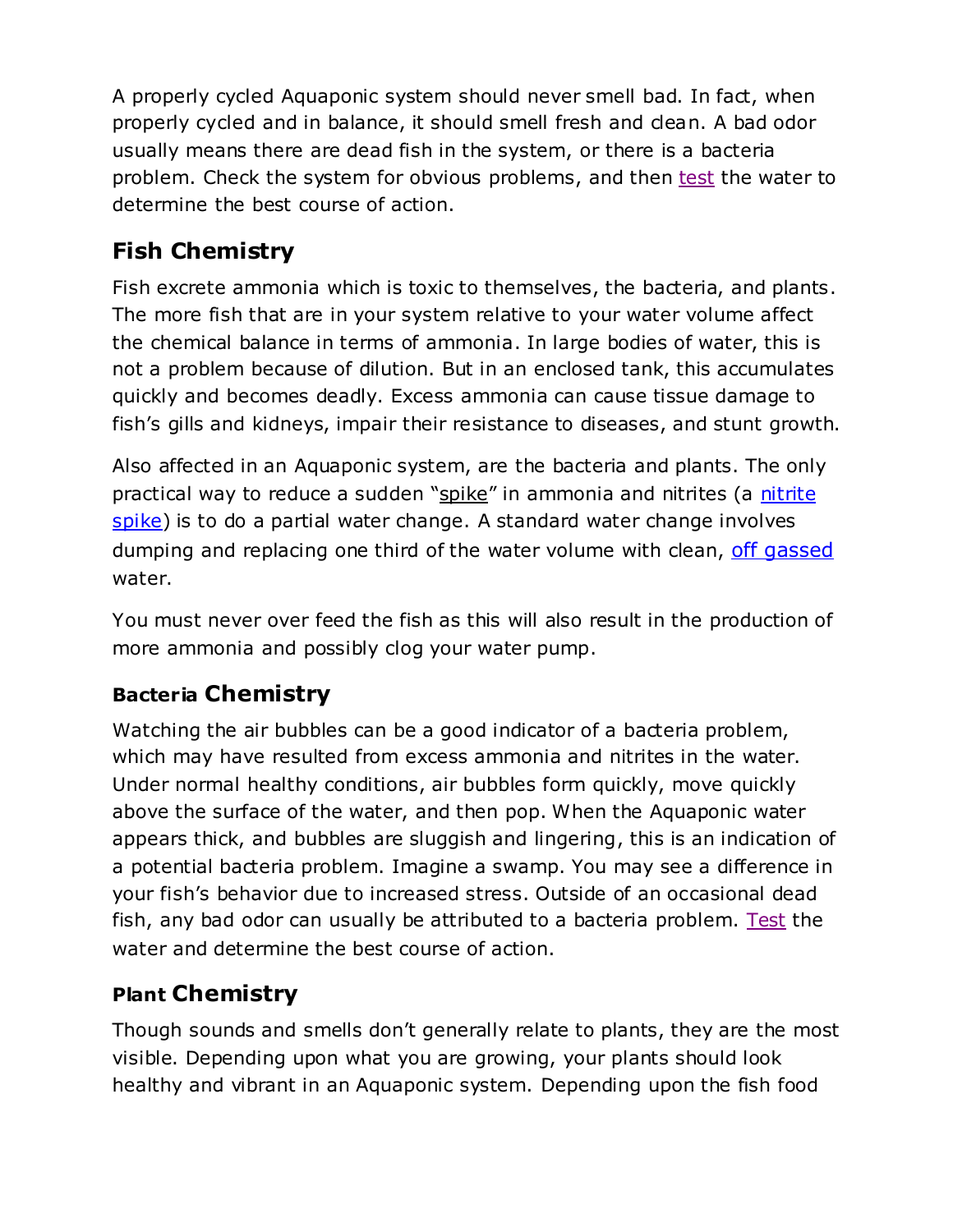you are using, the primary nutrient deficiencies will probably be Iron, Potassium, and Calcium. A stressed plant may exhibit discoloration (chlorosis), obvious stress, or outright death when the system is out of balance. Fruits may be stagnated or not flourish after flowering. These are all longer term symptoms of the system being out of balance.

# <span id="page-5-0"></span>**Testing**

Testing is an integral part of Aquaponics. There are myriad things to consider when it comes to overall system health, and many involve testing of some sort. Testing your system is imperative, especially during the cycling phase. Water testing equipment generally comes in three forms – test strips, reagents (liquids), and electronic equipment.

Test strips have various test pads on a plastic strip and when dipped in the water, change color according to outcome of the test. Generally test strips include tests for Nitrites, Nitrates, Chlorine, pH, Alkalinity, and Hardness.

Reagents are liquids that are mixed with the water. Sometimes two different solutions are used and the test results are determined by the water's color after mixing.

Electronic testing equipment can get expensive and is limited to only a few tests involving Aquaponics. Some available tests are pH, Dissolved Oxygen, and Temperature.

#### <span id="page-5-1"></span>*Monitoring the System - Sights, Sounds, and Smells*

Not all testing comes from a test kit. Learn to use your senses first and foremost.

Over time, and by being observant, you will get to know your Aquaponic system. There are three separate ecosystems existing within the system, each with different characteristics and needs. There are several tasks which you should become familiar with, so that they will become automatic every time you approach your system. Think of running your car. You wouldn"t normally do an analysis every time you start it, but if something sounds off; you will probably realize it pretty quickly.

#### <span id="page-5-2"></span>**pH Balance**

Because plants prefer a pH of about 6.0 and fish prefer a pH of 8.0, it is common in Aquaponics to compromise and try to keep the system neutral at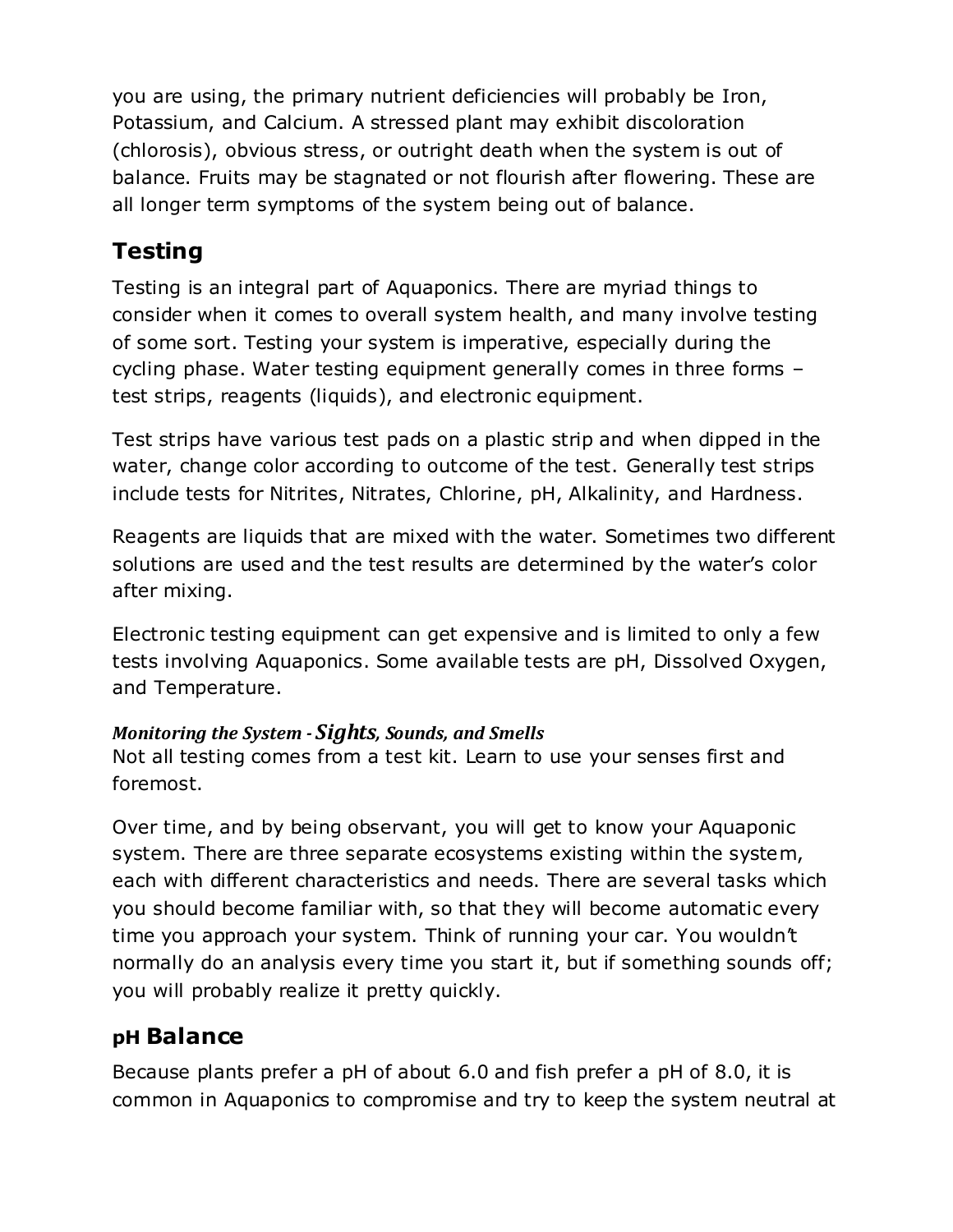7.0. This range satisfies the fish, plants and bacteria. The pH of the system can be raised or lowered depending upon the need. Be certain never to add anything to the system without diluting the substance. That is, dilute the substance in a bucket and add it to the plant trough slowly. When lowering the pH, add the water over the course of the day or so.

NOTE: If you have a media bed and the media contains limestone, it will be extremely difficult to get the pH down. You should get different media that is not reactive such as river rock, granite, or expanded clay.

#### <span id="page-6-0"></span>*Raising pH*

Normal nitrification has a tendency to reduce pH (make more acidic). There is usually the opposite problem in many parts of Texas due to the large amount of limestone in the substrate. But if your Aquaponic water is acidic, this can be kept in check by adding a safe alkaline substance such as calcium carbonate (CaC03). Calcium carbonate increases pH, but stops dissolving at a pH of around 7.4, meaning pH will stay pretty stable until all of the available calcium carbonate is depleted.

Other sources of calcium carbonate include:

- limestone
- shell grit
- seashells
- egg shells

#### <span id="page-6-1"></span>*Lowering pH*

Aquaponic systems tend to be acidic, but in many parts of Texas, the limestone substrate tends to keep our water alkaline (high pH). Hydrochloric or muriatic acid is commonly used to reduce pH levels. Vinegar and lemon juice can also be used in a pinch, but are not as effective as these acids and not recommended in large quatities. Do not use sulfuric or citric acid. The right quantity of acid to be used is dependent on the buffering capacity of the water. Add a small bit to a five gallon bucket of preferably clean dechlorinated water, and mix well. Add it slowly to the plant trough. Wait for about a day and check the pH the next day and continue if necessary.

pH should be adjusted slowly.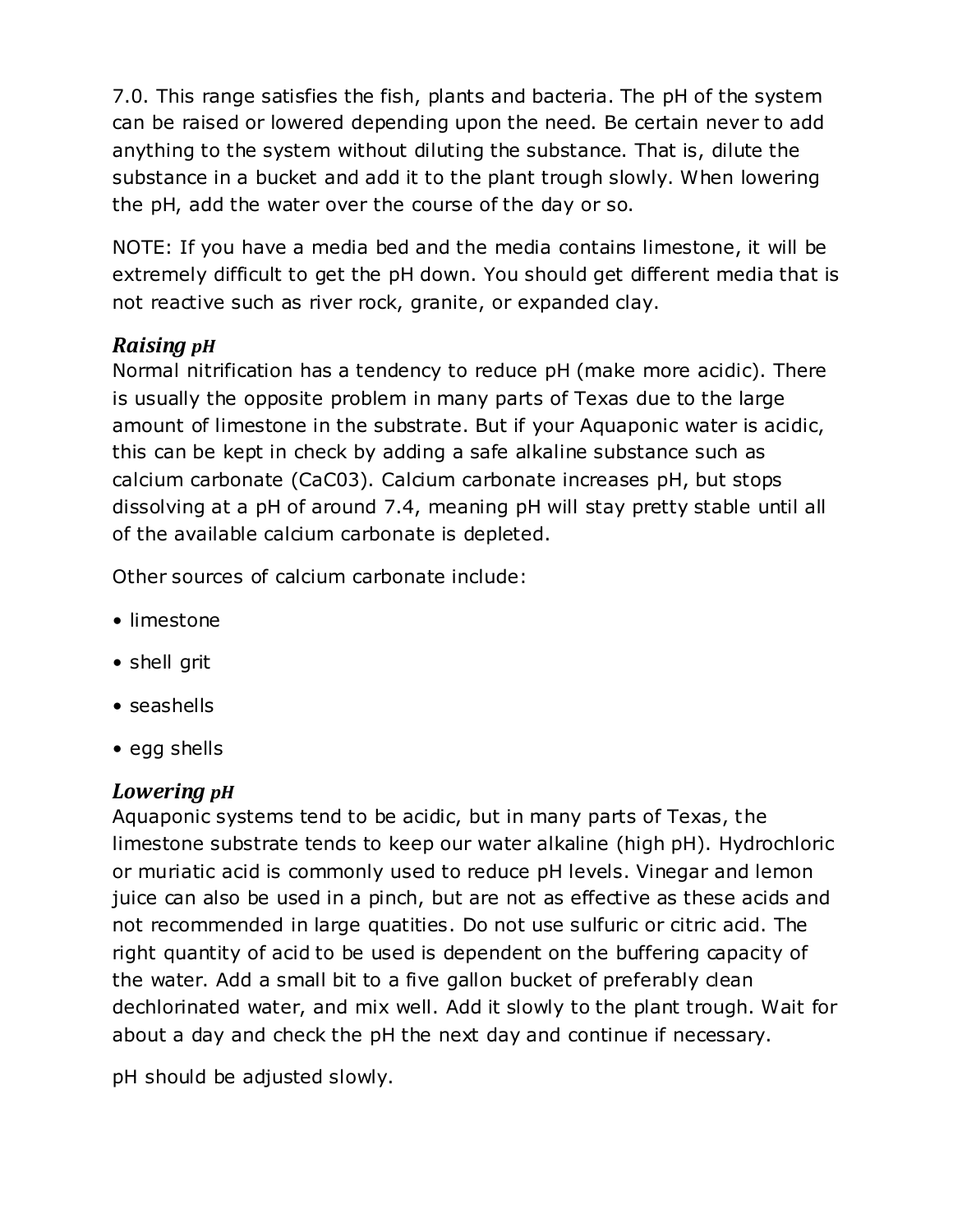#### <span id="page-7-0"></span>*Some things to know about pH*

The pH scale runs from 0 to 14, with 7 being neutral (neither acid nor alkaline). That is, values below 7 are acid and above are alkaline. The pH scale is logarithmic. So as the pH moves away from 7, each step up or down is 10 times stronger than the last. In other words, a pH 6 is 10 times and a pH 5 is 100 times more acidic than pH 7. This is why a pH swing of just a couple of units can seriously affect fish and bacteria health and function.

When dissolved in water, carbon dioxide is acidic. Fish generate carbon dioxide day and night. This is why in a system that is not adequately buffered, the pH tends to be lower in the morning then at night. Keep this in mind when testing for pH.

- The optimum pH range for Nitrosomonas (converts ammonia to nitrites) is 7.8 - 8.0
- The optimum pH range for Nitrobacter (converts nitrites to nitrates) is 7.3 - 7.5
- At a pH below 7.0, Nitrosomonas growth slows and an increase in ammonia may become apparent
- At pH 6.5, Nitrosomonas growth is greatly inhibited
- At a pH below 6.0, all nitrification is inhibited

**NOTE:** That last bullet point, a pH below 6.0 all nitrification is inhibited, was determined in a sterile lab culture. Other research indicates that certain species of Nitrosomonas in a natural environment such a pond will still process ammonia even at pH 4.0. This helps explain why some Aquaponic systems that have operated for years with a pH of 6.0, have no ammonia, and happy fish. Go figure!

Like temperature, suitable pH range varies with different fish species. A pH level that is outside of the preferred range will have a negative affect on fish health. Damage to the fish's slime coat will make them more prone to disease. Respiratory issues may also result due to the pH affecting gill function.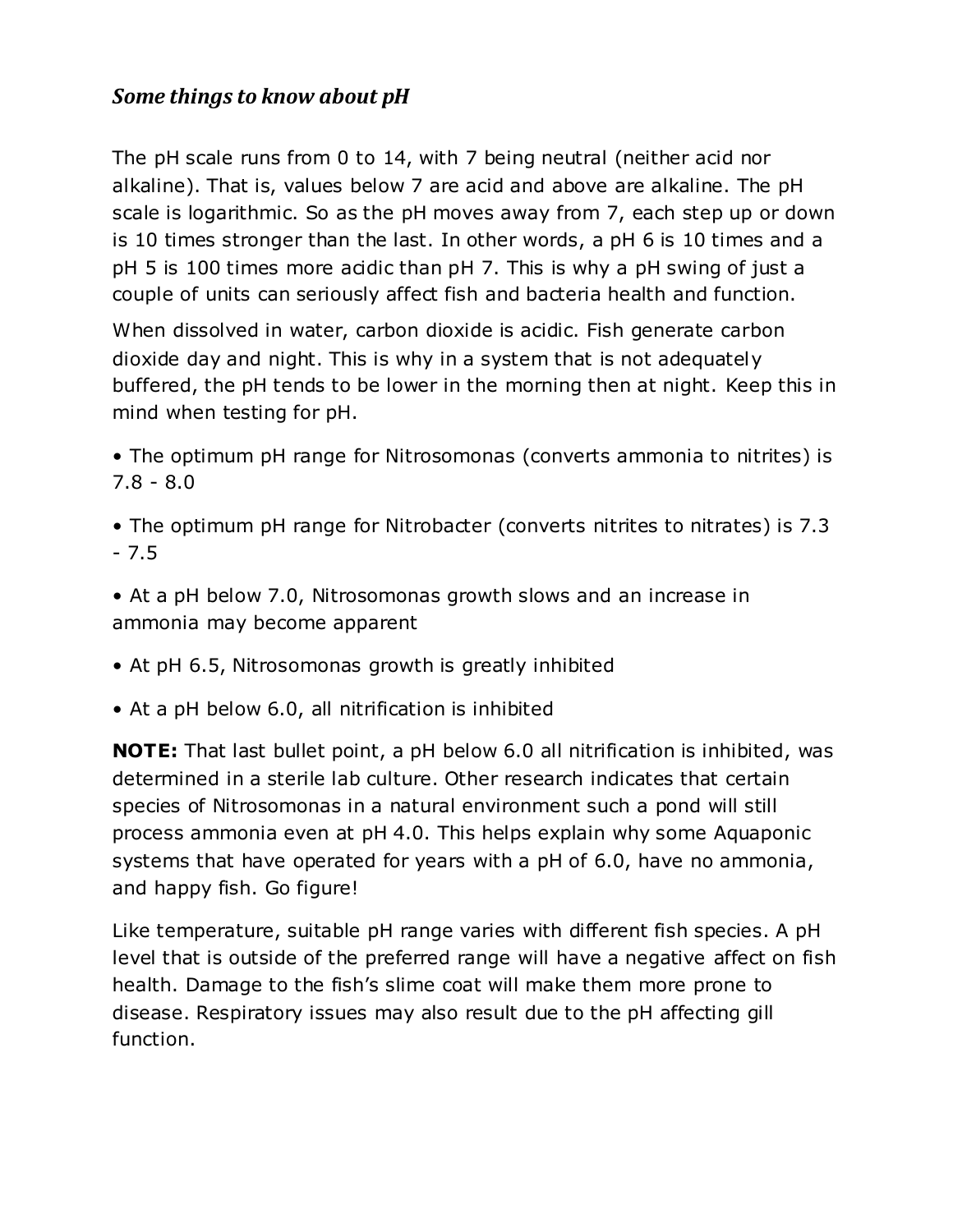It is important to keep your tank within a healthy range and to avoid major fluctuations within this range over short periods. Fluctuations will stress your fish and could result in death or increased susceptibility to disease. Although the suitable range will vary between species, most freshwater fish can be permanently kept at pH within the range 5.5 to 8.0 and many have a wider range. These ranges of course, are not the same for plants and will affect bacterial processing.

# <span id="page-8-0"></span>**Ammonia (TAN)**

There are two primary sources of ammonia in an Aquaponic system. The first is excreted by the fish from their gills and waste. The second is produced through natural biological conversion of decaying organic matter (such as uneaten fish food), and dead plant matter within the grow-beds (old plant roots).

Ammonia exists in two forms, ionized and un-ionized. As temperature and pH increase, so does the percent of total ammonia that exists in the unionized form. It is un-ionized ammonia that is most toxic to fish because of its ability to be absorbed by the fish across their gills. Ionized ammonia is only harmful in high concentrations and is not likely to be an issue in an Aquaponics system.

Most test kits do not differentiate between these two forms of ammonia, but instead give a measurement that represents the total ammonia nitrogen (TAN), which consists of both ionized and un-ionized ammonia. Generally, normal tests for ammonia are close enough to the true levels to alert you to any unhealthy conditions.

# <span id="page-8-1"></span>**Nitrites**

Nitrites affect the ability of the fish"s gills to efficiently transfer oxygen to bloodstream. At rates as low as 0.5 ppm, nitrites can be harmful to your fish. This is why managing a nitrite spike during cycling is so critical. This becomes even more significant when oxygen levels in the water are lower, for example from higher temperatures. When cycling your system and the nitrite levels elevate, what is really happening is that your first nitrifying bacteria, Nitrosomonas, is breaking down the ammonia in the water. But,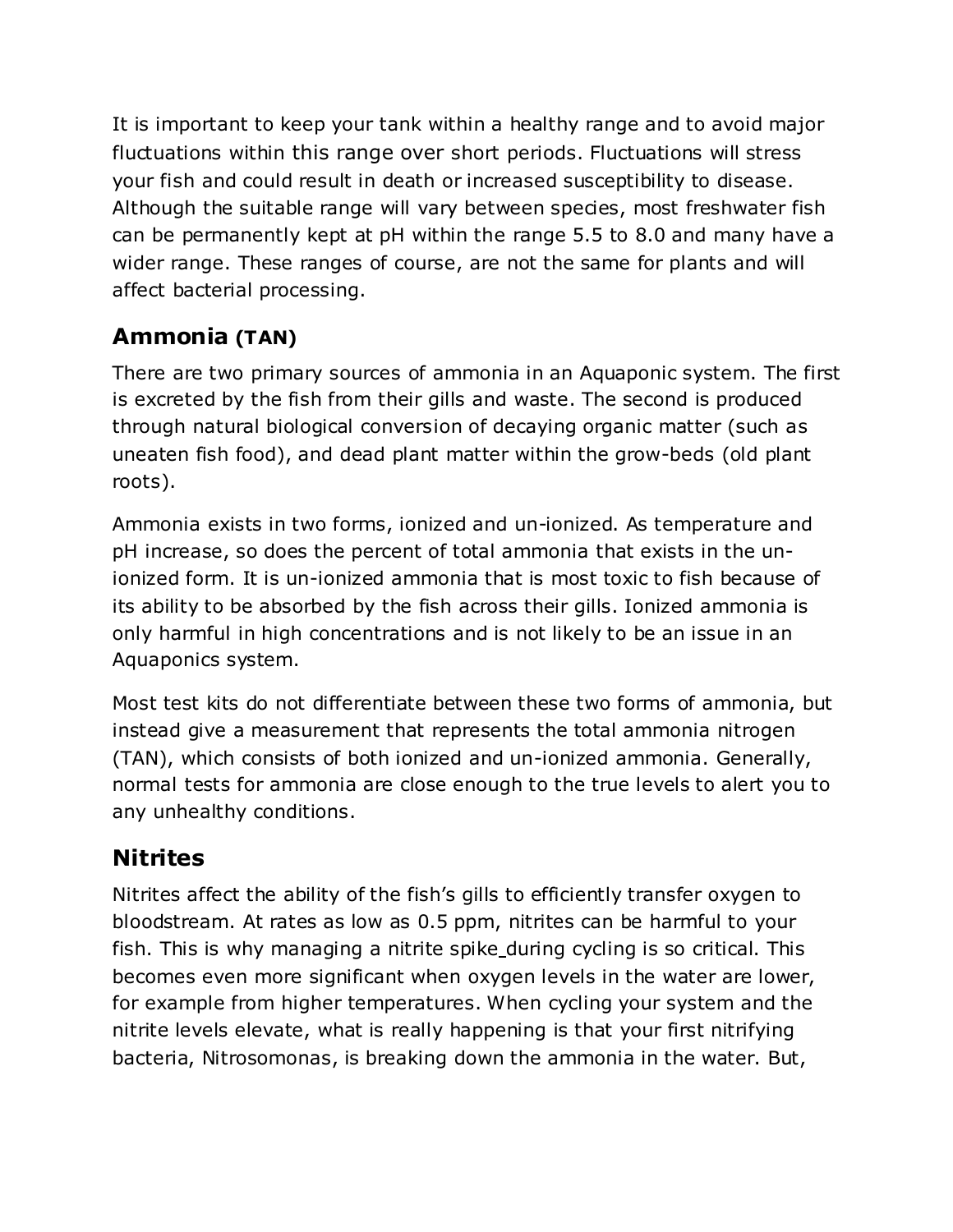the second nitrifying bacteria, Nitrobacter has not yet populated to significant numbers to process the nitrites into nitrates.

# **WHEN NITRITES ARE HIGH, STOP FEEDING YOUR FISH!**

Other factors that may affect elevated nitrite levels are too many fish for your size system, overfeeding, under-developed bacteria for the amount of ammonia being produced, large amounts of decaying matter in the plant troughs, or sunlight hitting the water which kills beneficial nitrifying bacteria.

# <span id="page-9-0"></span>**Nitrates**

Nitrates are not harmful to fish unless in very high quantities. Since it is the plants that absorb the nitrates in an Aquaponic system, there must be an adequate number of plants to balance the production. This is proportional to the system size and number of fish (weight), and feeding ratio.

#### <span id="page-9-1"></span>*Some things to know about Nitrifying Bacteria*

- Optimum growth ranges for nitrifying bacteria is between 77° 86°F.
- The rate of growth decreases by 50% at 64° F
- The rate of growth decreases by 75% at 46° 50° F
- No activity will occur at 39°F
- Nitrifying bacteria will die at 32°F
- Nitrifying bacteria will die at 120°F
- Nitrobacter is less tolerant of low temperatures than Nitrosomonas.
- In cold water systems, care must be taken to monitor the accumulation of nitrites

# <span id="page-9-2"></span>**Alkalinity and Hardness**

Alkalinity and hardness are important in Aquaponics and a big issue in Texas water. But not to worry, it is by no means a show stopper, more an inconvenience. To a large degree, these two factors regulate the cushion (buffering) power of water to resist pH change. If the water has a higher alkalinity, it is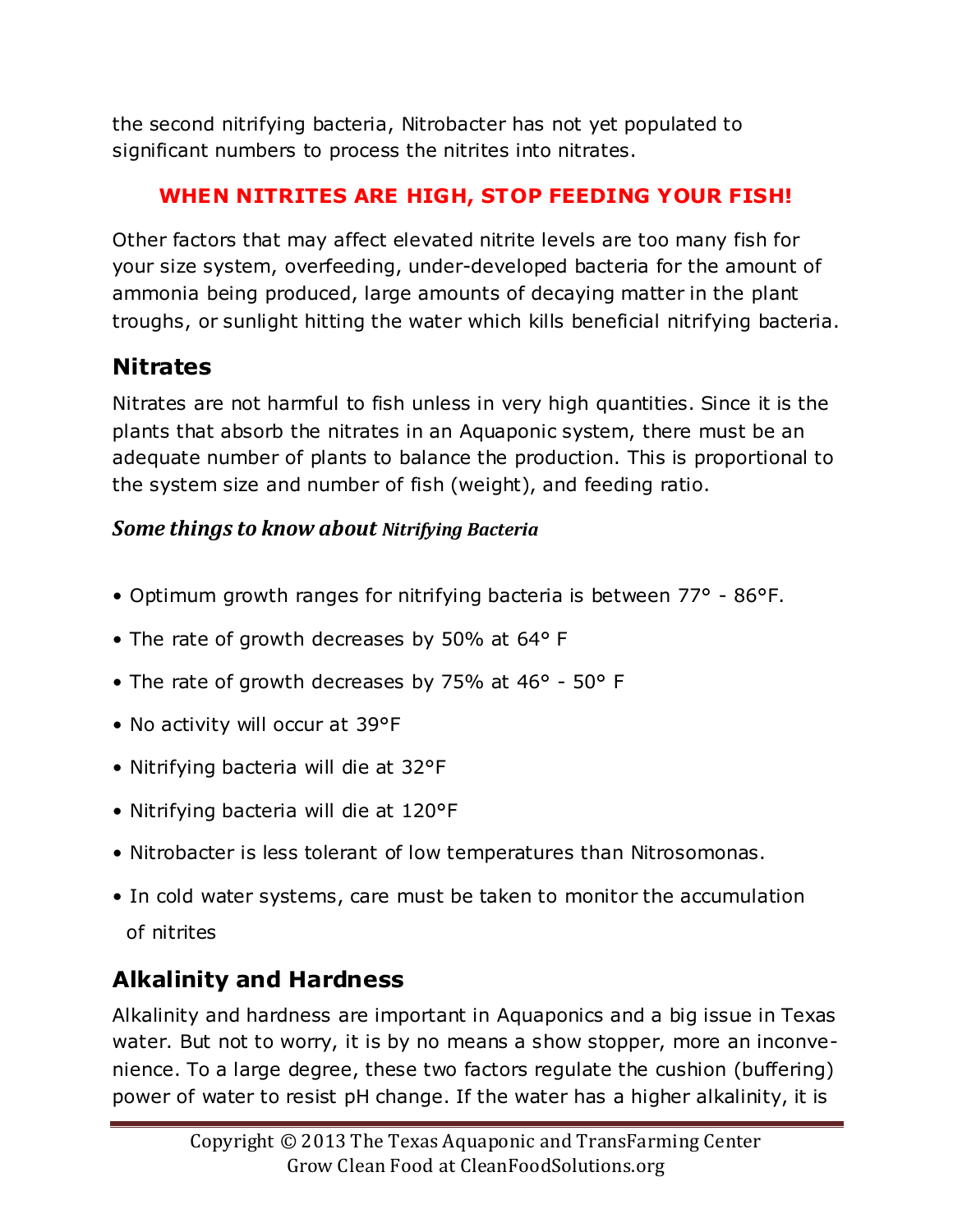more resistant to pH changes. This is important to the fish, plants and bacteria. To truly understand alkalinity and hardness requires some knowledge of chemistry such as ions, molar concentrations, anions, and buffering, which is beyond the scope of this publication. But following is a high level overview of water alkalinity and hardness as it applies to Aquaponics.

#### <span id="page-10-0"></span>*Alkalinity*

Alkalinity is the capacity of water to neutralize acids without increasing the pH. In other words, total alkalinity is water's capacity to absorb acids. Thus, water with high alkalinity is able to absorb more acid. The basic ions include bicarbonate (HCO3), carbonate (CO32), and hydroxide (OH). In Aquaponics, moderate levels of bicarbonate, and carbonate ions are beneficial for fish. Alkalinity is important in Aquaponics to offset the normal buildup of carbon dioxide, which is a source for acid formation. These formations come from normal respiration and bacterial processes which can cause the pH to drop rapidly.

Specifically, if the water is sufficiently alkaline, excess acid is converted by the carbonate ions and the pH remains stable. This is why it is important to choose your media wisely, if a media bed is what you have. You must take this into account with your water source. Texas groundwater tends to be very alkaline due to the limestone substrate, while rainwater tends to be acidic, which of course would help offset this imbalance. A neutral media such as expanded clay beads or river rock will have no affect on the pH. Limestone rocks or some other like material will tend to raise the alkalinity level of the water way beyond neutral.

# <span id="page-10-1"></span>*Hardness*

Water hardness is similar to alkalinity but represents a measure of calcium ions (Ca<sup>2+</sup>), magnesium ions (Mg<sup>2+</sup>), and other ions for aluminum, iron, manganese, and/or zinc. In Texas, there are two primary types of water hardness: general hardness (GH) and carbonate hardness (KH), also known as alkalinity. There is also another called total hardness, which is a combination of GH and KH. Most test kits test for total hardness, which can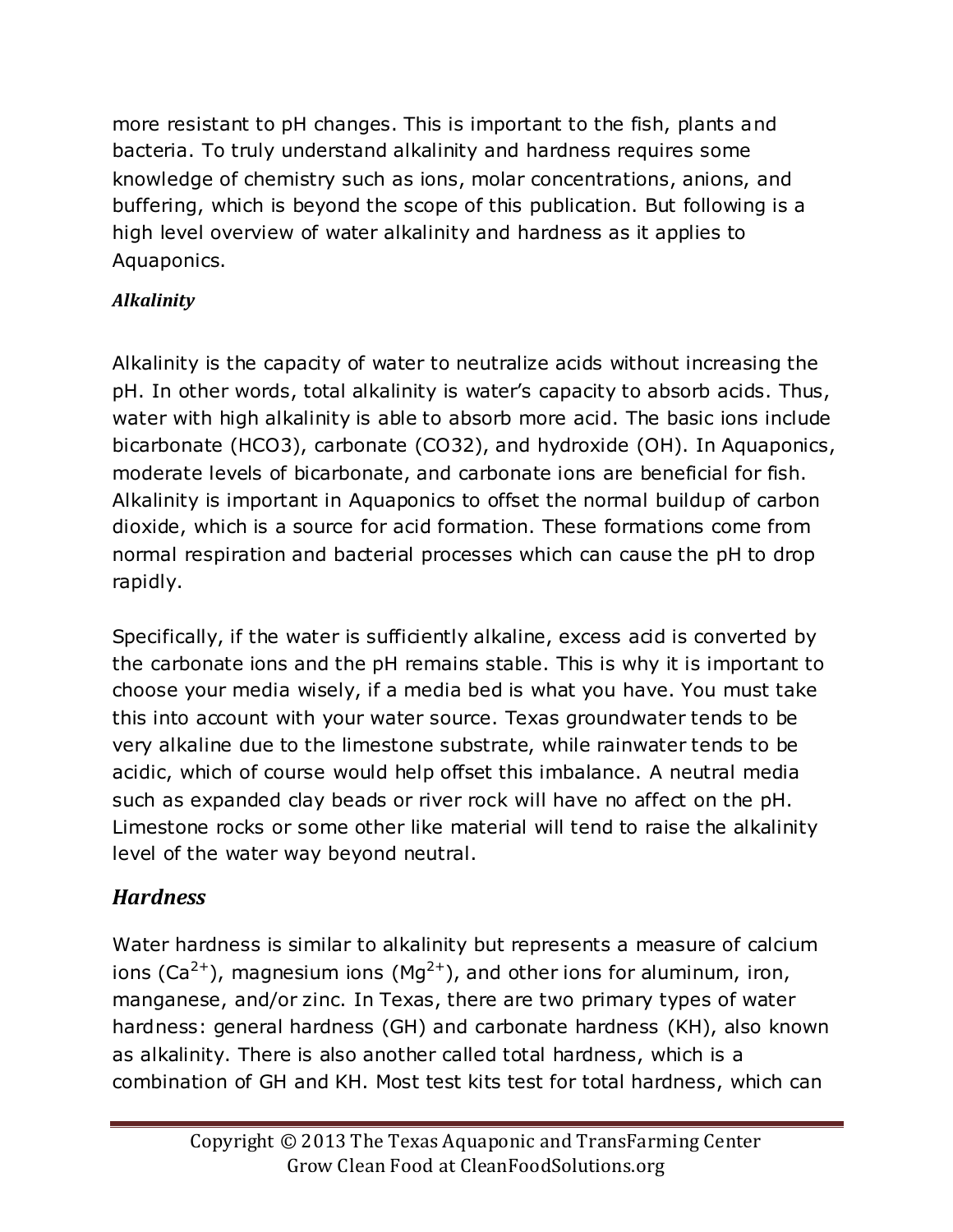be misleading. Both GH and KH are important to know, so it is best to test for hardness values individually.

#### <span id="page-11-0"></span>**General Hardness**

For Aquaponic purposes, GH is a measure of the calcium  $(Ca^{++})$  and magnesium ( $Mq^{++}$ ) ions in the water. This does not directly affect pH, but when water is hard, it is usually alkaline due to the interactions between GH and KH. Water hardness is measured in ppm of calcium carbonate (CaC $0<sub>3</sub>$ ) and that can be a problem, because test kits generally tend to test for hardness using, as said, the ppm of  $CaCO<sub>3</sub>$  in the water. This means the test does not take into account that the hardness may have come from another source other than  $CaCo<sub>3</sub>$ , so the readings may be erroneous.

Optimal hardness for Aquaponic water ranges from 100-300 ppm CaC03.

General Hardness (GH) Guidelines:

GH is the more important of the two types of hardness when it comes to biological processes. In Aquaponics, general hardness is relevant to the degree to which it affects fish which may prefer either "hard" or "soft" water environments (or somewhere in between). If GH is out of balance for a particular fish species, it can affect the transfer of nutrients and waste products through the fish"s cell membranes which in turn cause other issues such as stunted growth, internal organ malfunctions, and infertility.

# <span id="page-11-1"></span>**Carbonate Hardness**

Carbonate hardness (KH), is the measure of bicarbonate (HCO<sub>3</sub>) and carbonate  $(CO_3^2)$  ions in the water. With carbonate hardness, terms such as acid binding, acid buffering capacity, and alkalinity are used interchangeably. In an Aquaponic system, KH acts as a chemical buffering agent, helping to stabilize pH. KH is generally referred to in degrees of hardness and is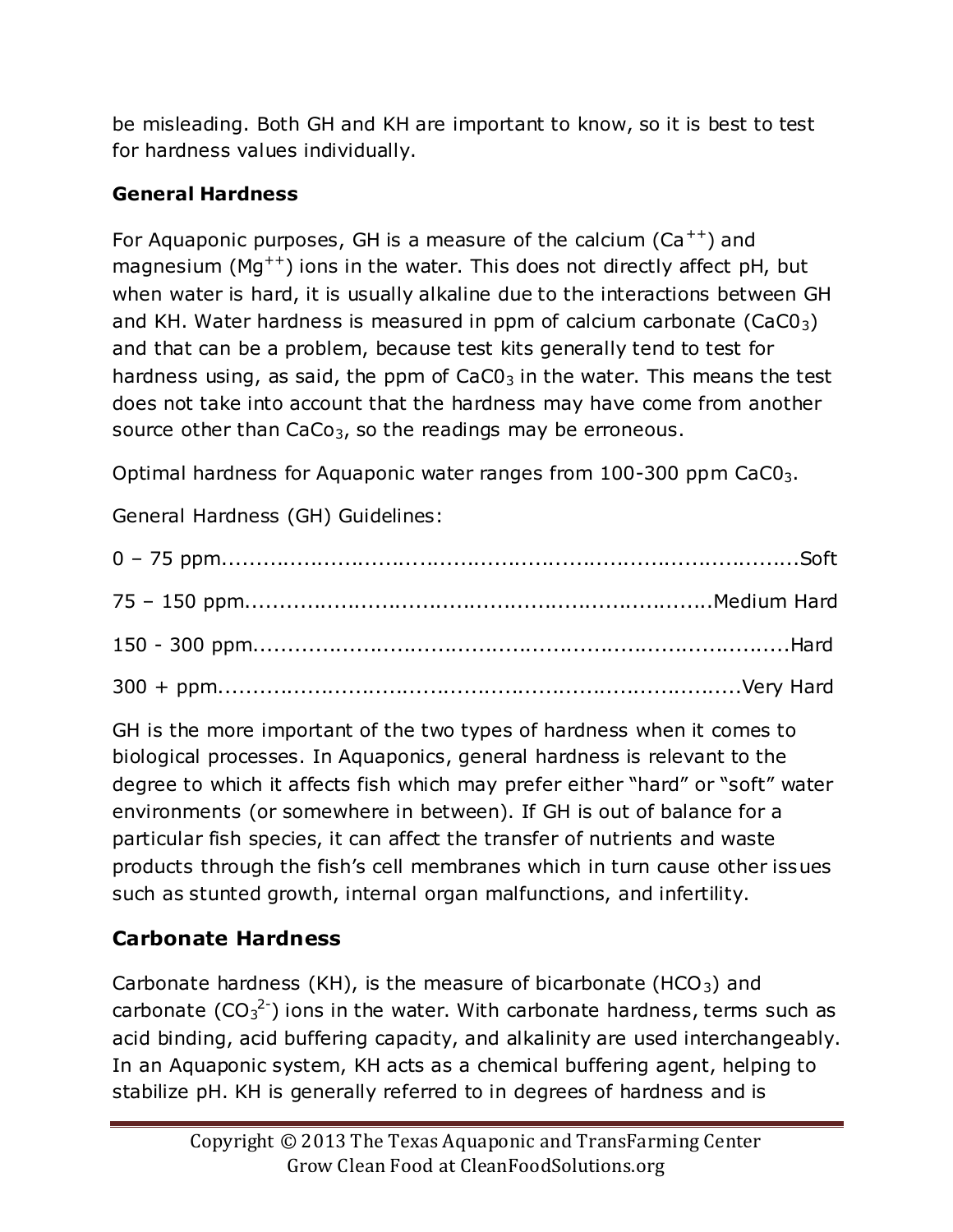expressed in  $CaCO<sub>3</sub>$  equivalents just like GH. This means hardness is measured in terms of how much calcium carbonate is dissolved in the water.

# <span id="page-12-0"></span>**Chlorine, Off-Gassing, and Chloramines**

Before adding bacteria or fish to your Aquaponic system, all chlorine must be completely "off-gassed".

Off-gassing can be accomplished by letting the water sit for a few days or by aerating it over night, using an air pump, in a 5 gallon (or so) bucket. If you are off-gassing a 300 gallon tank or any increment of this volume, aerate the water for 3-5 days, then test for chlorine. The longer the chlorinated water bubbles using air stones, the more successful your cycling and water change efforts will be as this process also oxygenates the water.

Unfortunately almost all water municipalities now treat drinking water with chloramines. Chloramines are more stable than chlorine, which is a gas and thus can be "off-gassed". With chloramines it is different. Basically, chloramines are formed by chemically bonding chlorine with ammonia and adding it to our tap water. Yeah, that"s right. Careful what you drink. Obviously, this is very significant to your Aquaponic system, especially during a nitrite spike. If you are unsure whether your water has been treated with chloramines, test for ammonia after off-gassing the chlorine, or call your local water treatment facility and ask questions.

There are several proposed solutions for chloramines such as Thiosulfate, Food Grade Ascorbic Acid (Vitamin C - 1000 mg/40 gal), Zeolite, campden tablets (available at many homebrew stores), and products such as AmQuel (sodium hydroxymethanesulfonate) that can be purchased at an aquarium store. Passing the water through a carbon filter before adding to the system has been recommended. Results vary depending upon how much Choramine is added to your municipal water supply.

Aquaponic systems have operated successfully with chloramines present, and problems usually present themselves during the hotter summer months.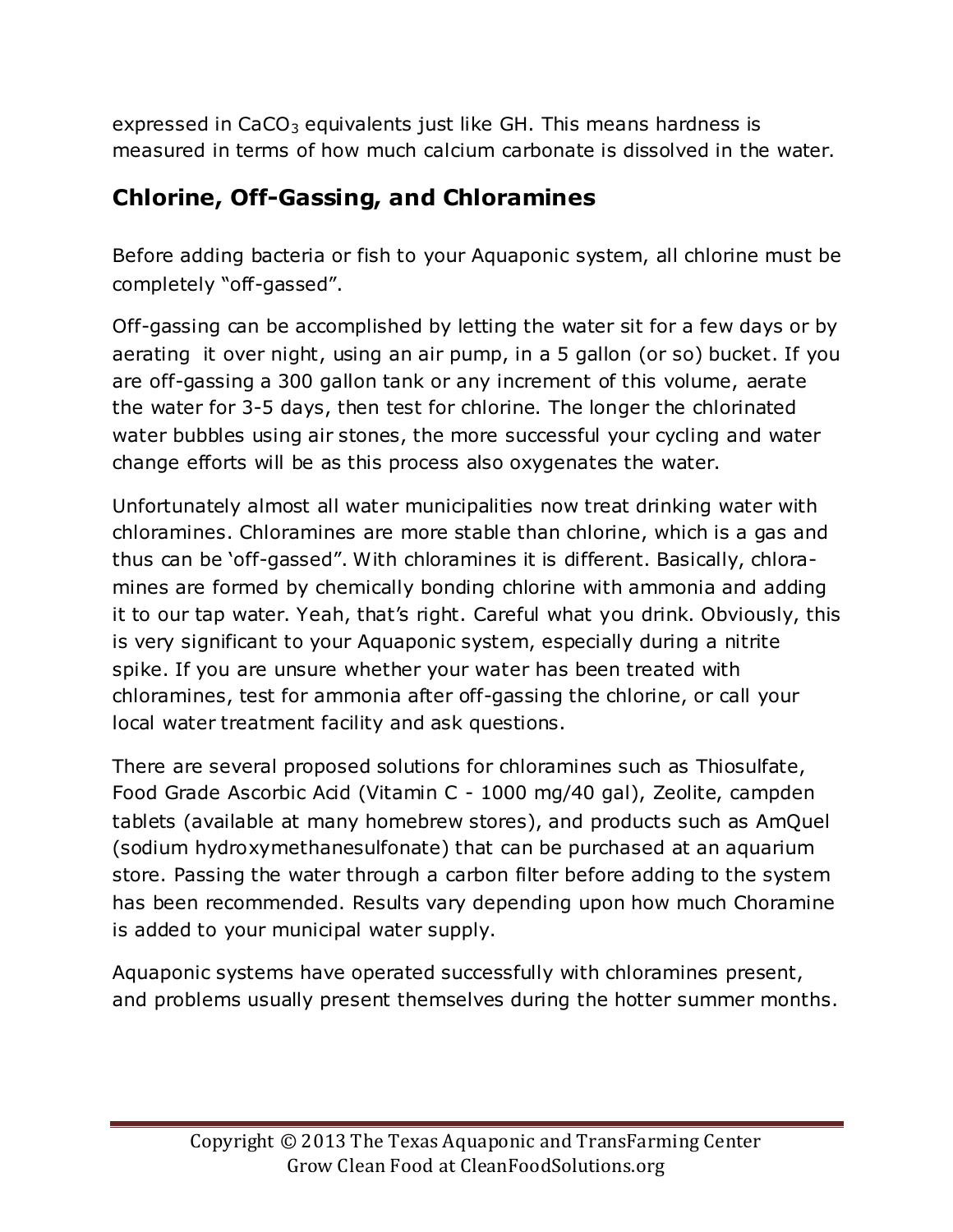# <span id="page-13-0"></span>**Dissolved Oxygen (DO)**

Of all environmental factors that affect an Aquaponic system, one of the most critical is the dissolved oxygen (DO) level in the water. If the DO level gets below 3 ppm there is a problem and it must be corrected quickly. Acceptable levels are between 4 and 5 ppm, but 6 and above are stellar. A drop in dissolved oxygen may come from the air pump being disconnected on a hot day, or too many fish in the tank.

Make certain that there are adequate air stones in your fish tank and they go all the way to the bottom of the tank. The longer the time the air bubbles are exposed to the water, the more increase in oxygen diffusion. Clean the air stones periodically.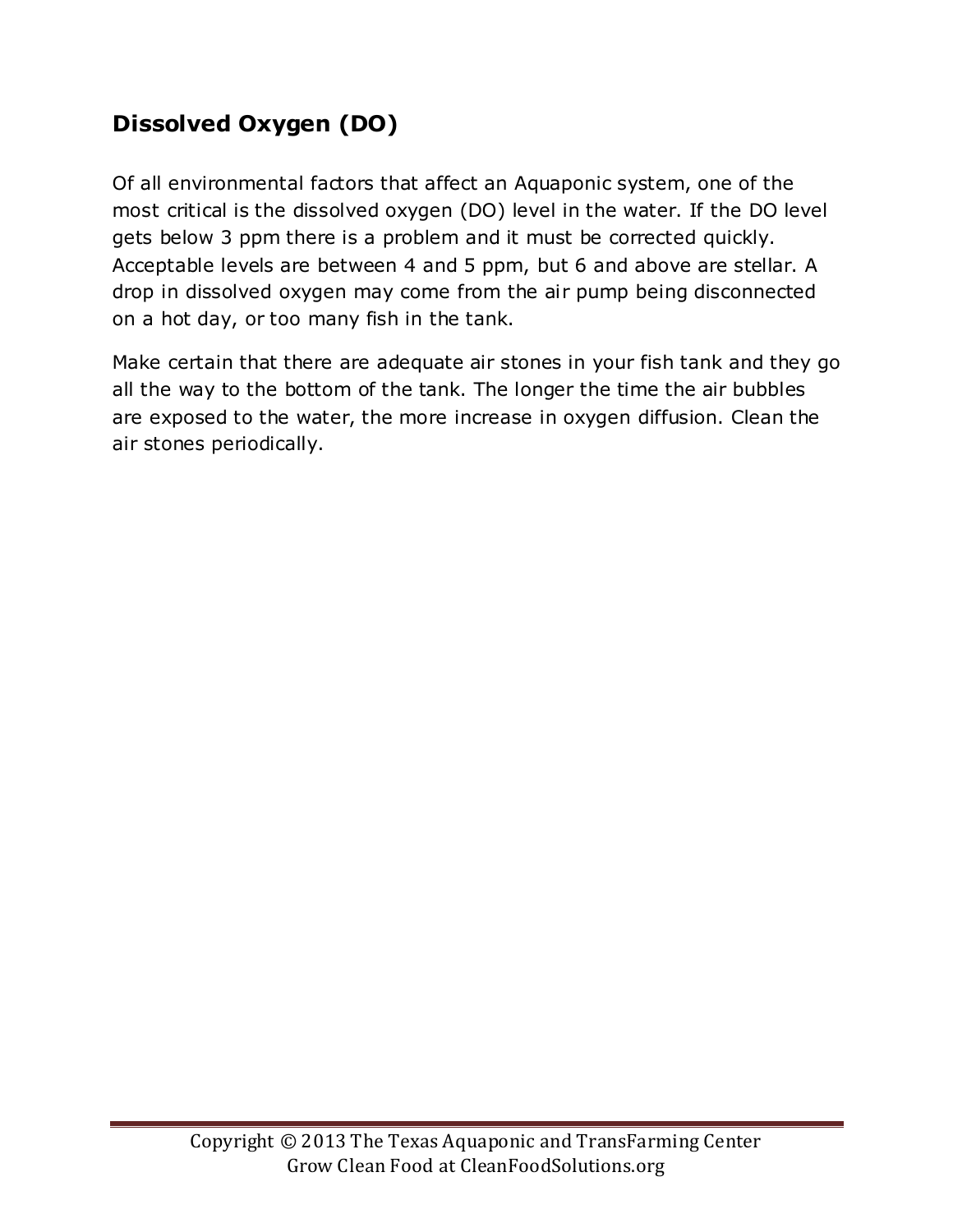# <span id="page-14-0"></span>**Aquaponic Chemical Terms**

Acidic – On a pH scale from 0-14, with 7 being neutral, acidic is anything under 7.

Alkaline – On a pH scale from 0-14 with 7 being neutral, alkaline is anything over 7.

Alkalinity - regulates the cushion (buffering) power of water to resist pH change. If the water has a higher alkalinity, it is more resistant to pH changes.

Ammonia – first component of the nitrogen cycle. Primary sources are excretions by the fish from their gills and conversion of decaying organic matter such as uneaten fish food, fish waste, and dead plant matter within the Aquaponic grow beds. Ammonia can build up and become toxic if not diluted or converted in the system.

Biological Filtration – A biological process that helps an Aquaponic system convert toxic wastes (ammonia and nitrites) to non-toxic nitrates.

Carbonate Hardness – Carbonate hardness (KH) is the measure of bicarbonate. (HCO<sub>3</sub><sup>-</sup>) and carbonate (CO<sub>3</sub><sup>2-</sup>) ions in the water; also called acid binding, acid buffering capacity, and alkalinity.

Calcium carbonate  $(CaCO<sub>3</sub>)$  – Substance found naturally in chalk, limestone and marble, often used to buffer pH higher.

Chelated Iron – A form of iron that is more usable by plants in an Aquaponic system.

Chloramines – More stable than chlorine, chloramines are routinely added to municipal water supplies to kill bacteria. They are formed by mixing chlorinated water with ammonia. Chloramines cannot be off-gassed.

Chlorine – A gaseous element added to municipal water supplies to kill bacteria. Since chlorine is a gas, it can be removed prior to use in an Aquaponic system.

Cycling – Process of establishing a sufficient population of beneficial bacteria to complete the nitrogen cycle and neutralize toxins.

Cycled – The point at which sufficient population of beneficial bacteria are in an Aquaponic system to complete the nitrogen cycle.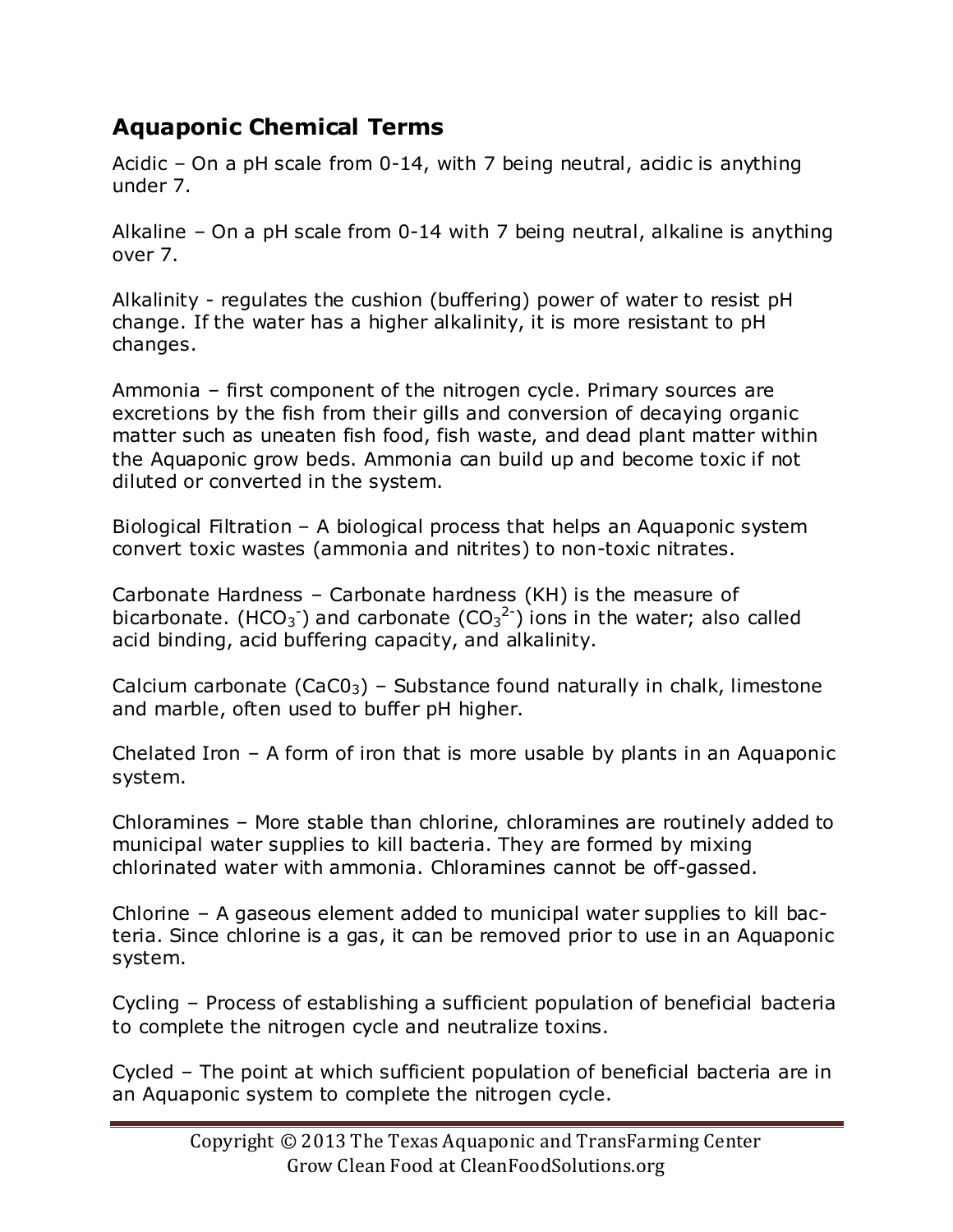De-Chlorinate – A process which removes chlorine. See Off-gassing

Dissolved Oxygen (DO) – A measure of oxygen dissolved in water.

General Hardness (GH) – A measure of the calcium ( $Ca^{++}$ ) and magnesium  $(Mq^{++})$  ions.

Hydroponics – The science of growing plants in a nutrient-rich solution without soil.

Nitrates – In an Aquaponic system, nitrates are the result of nitrites being converted by nitrifying bacteria. Nitrates are very beneficial to the plants.

Nitrite Spike – A period, usually during the cycling process, when a buildup of ammonia and nitrites occurs. These are toxic to fish, bacteria and plants.

Nitrites – In an Aquaponic system, nitrites are the result of ammonia being converted by nitrifying bacteria. Nitrites, like ammonia, are toxic to the system.

Nitrobacter – A bacteria which converts nitrites into nitrates as part of the nitrogen cycle.

Nitrogen Cycle – A process by which ammonia, via nitrifying bacteria, is converted into nitrites and then nitrates.

Nitrosomonas – A bacteria which converts ammonia into nitrites as part of the nitrogen cycle.

Off-gas – A term which refers to the removal of chlorine gas from municipal water.

pH – A scale used to express the acidity or alkalinity of a solution on a scale from 0 to 14, where 7 represents neutrality, less than 7 represents acidity, and more than 7 represents alkalinity.

PPM – Parts per million.

PPT – Parts per thousand.

PVC – Polyvinyl chloride – a plastic polymer often used for plumbing in Aquaponics, especially NFT-type systems.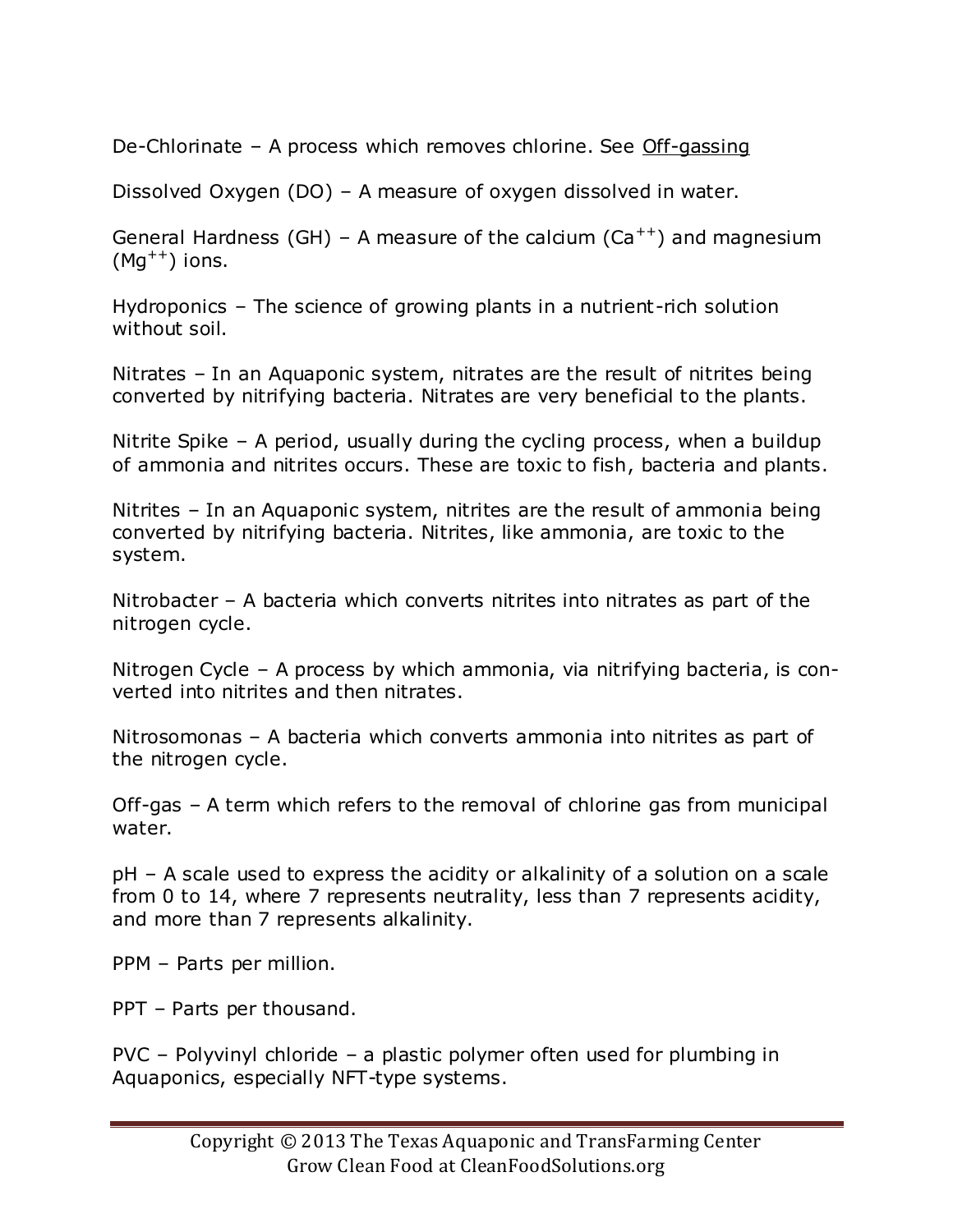Reagents – A form of liquid-based water tests which, when combined with the liquid to be tested, provides a color reading of water conditions.

Test Strips – A form of water tests that resides on a plastic strip which, after being submersed in the liquid to be tested, provides a color reading of water conditions.

Total Ammonia Nitrogen (TAN) – Ammonia reading which consists of both ionized and un-ionized ammonia.

Water Change – A measure taken to alleviate a water problems such as a nitrite spike or other system contamination.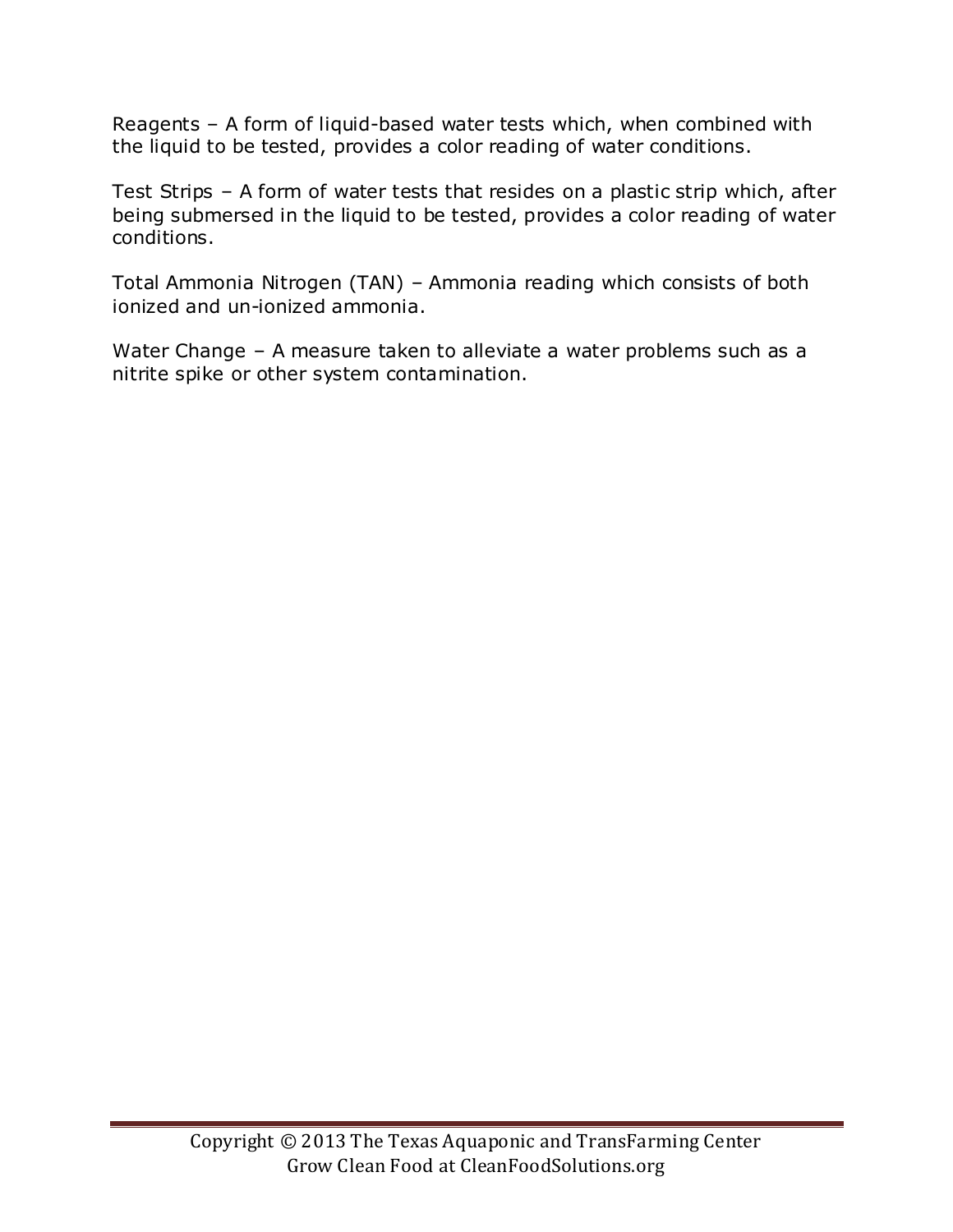# <span id="page-17-0"></span>**Texas TransFarming Builder Series Supplement**

# <span id="page-17-1"></span>*Water Conservation with TransFarming and Aquaponics*

\_\_\_\_\_\_\_\_\_\_\_\_\_\_\_\_\_\_\_\_\_\_\_\_\_\_\_\_\_\_\_\_\_\_\_\_\_\_\_\_\_\_\_\_\_\_\_\_\_\_\_\_\_\_\_\_

Here in Texas we face myriad obstacles to growing food in a "sustainable" fashion. What does sustainable mean? Well, it has a lot to do with producing food in a manner that is not interrupted by "outside influences". One of the major outside influences here in Texas is the weather – long seasons of heat, extended periods of cold, rapid changes between those two conditions, and no rain in between.

The entire premise of TransFarming was started on the realization the weather here in Texas can be brutal and a different approach must be taken to combat the elements in light of our modern challenges.

At the core of all this is water. Without water, nothing prospers. TransFarming is about "re-thinking" traditional gardening methods to address *regional environmental challenges* like droughts and water restrictions, while keeping in mind techniques for prosperous food production*.* These approaches involve growing food in ways that conserve water.



Weather wise, not much has changed from the days of our ancestors, but they used vastly different approaches to dealing with the climate than we do today. Following are a few techniques used to conserve water on a TransFarm.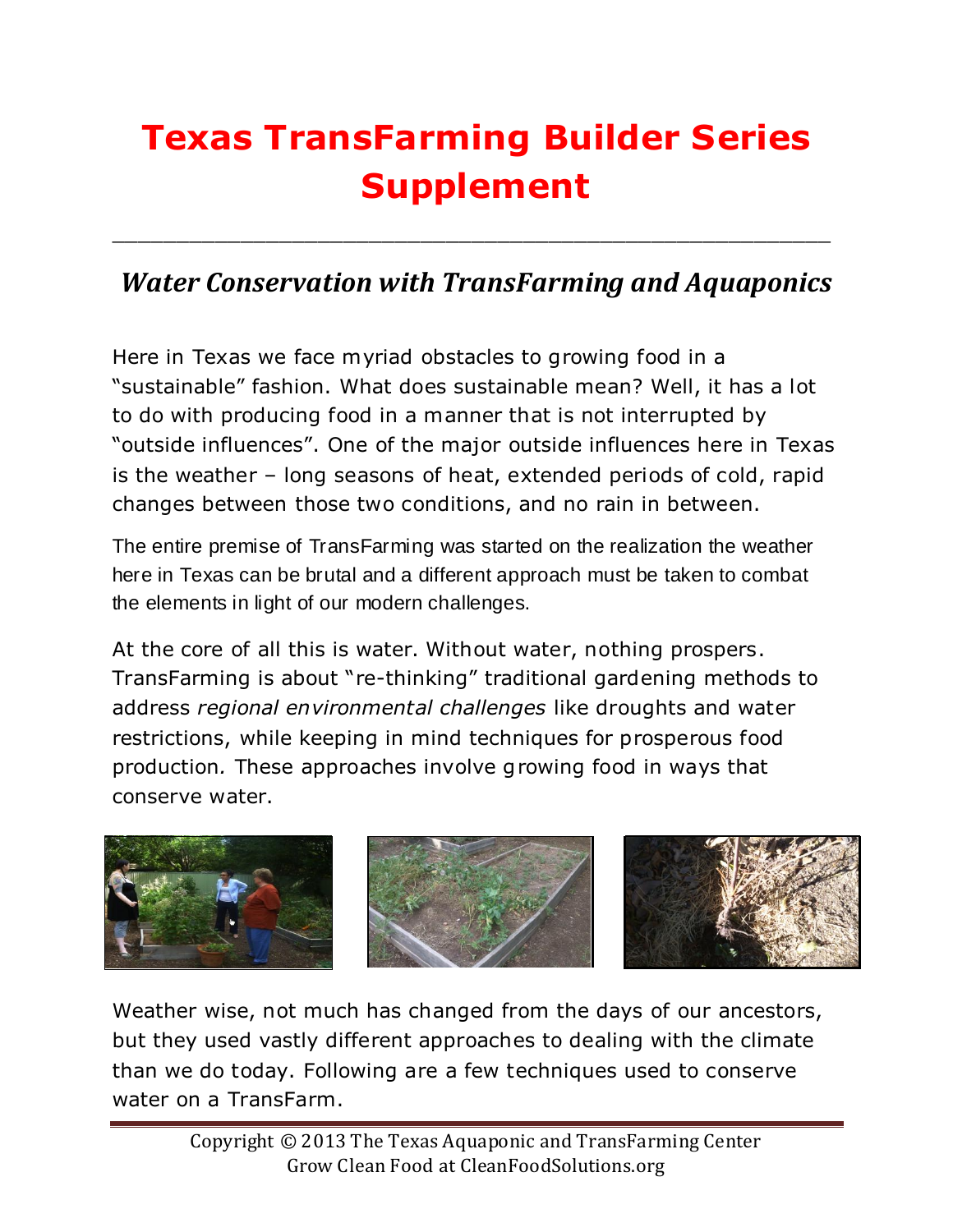#### <span id="page-18-0"></span>**Wicking Beds**

Wicking beds have proven to be a viable solution to the Texas heat and water conservation. These simple structures, based on a raised bed garden, incorporate a reservoir underneath the bed to store water. The garden is watered through an exposed pipe which then wicks water upward through the soil to the roots where water is needed the most. There is minimal evaporation.



#### <span id="page-18-1"></span>**Traditional Raised Bed Gardens**

Traditional raised bed gardening involves selecting the correct structure and materials for a specific outcome base on environmental factors such as shading, sun path, wind direction and desired crop. Additionally, soil composition will play a very large part in crop success and water conservation. A simple small hoop house may be desirable to protect from direct sun and winter cold.



#### <span id="page-18-2"></span>**Aquaponics**

Aquaponics is the combination of aquaculture (fish farming) and hydroponics (soilless plant production). With Aquaponics, the nutrientrich water that results from raising fish provides a source of natural fertilizer for the growing plants. As the plants consume the nutrients,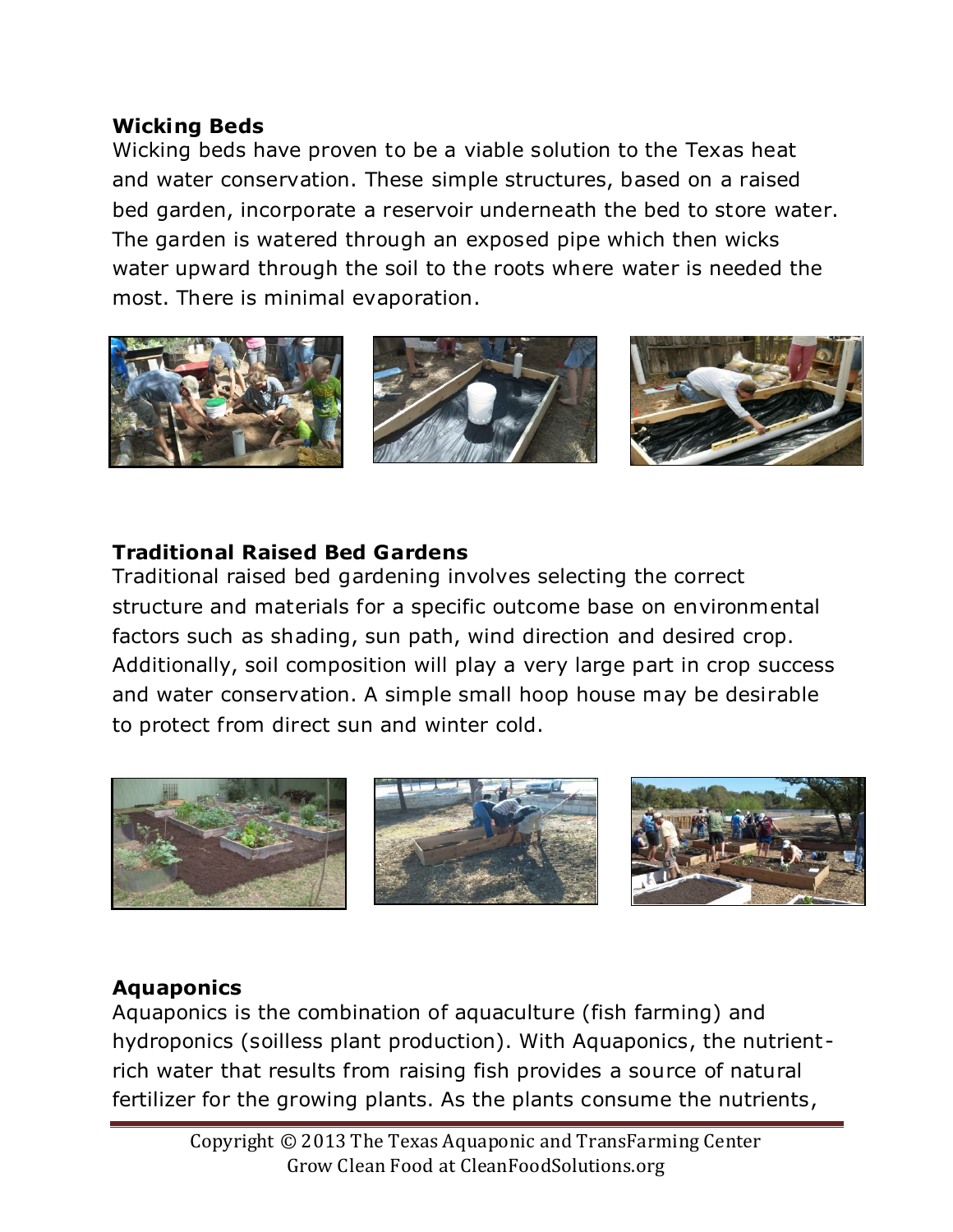they help to purify the water in which the fish live. A natural microbial process keeps both the fish and plants healthy, and helps sustain an environment where all can thrive. Both the plants and fish are harvested.



#### <span id="page-19-0"></span>**HugelKulture**

A HugelKulture is a type of raised bed garden that allows one to use organic materials that are too big to go in the compost. Over time, that is 3- 5 years, the materials in the bed decompose, and provide a slow release of nutrients for garden plants.

Because of its three-dimensionality, a HugelKulture raised bed garden combines the multiple functions of rainwater harvesting, catchment, and irrigation using no cistern, pumps, or pvc pipes. Done properly, there may be no need to water all summer!



#### <span id="page-19-1"></span>**Keyhole Gardens**

A keyhole garden uses the same principle as a HugelKulture in that decomposing matter is used to absorb and retain water in the soil. Large amounts of "rotting" wood and kitchen scraps are used in the soil which is stacked within layers of cardboard and paper. Kitchen scraps are also added to the bed via a foot-wide tube which nourishes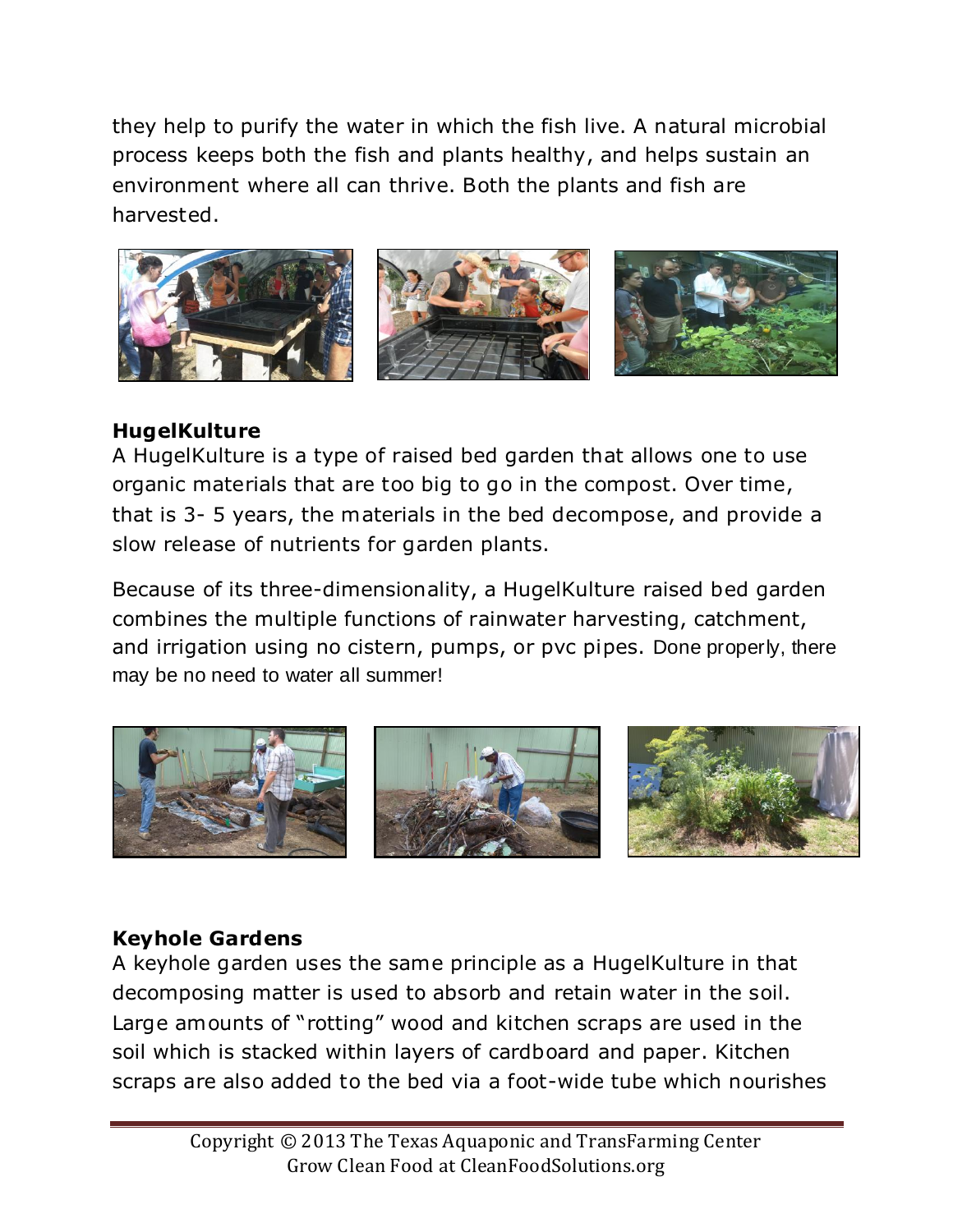the entire system. A wedge is cut in the circular bed to access the tube, which makes the garden look like a keyhole when viewed from above.



#### <span id="page-20-0"></span>**Hoop House/Monkey Huts**

One of the major concerns with growing food (and fish) in the winter is the cold. The wind does not help much either. Greenhouses are expensive, and any constructed structures tend to be somewhat permanent.

Enter the simple Monkey Hut. These structures are by their very nature flexible, and designed to withstand strong wind and rain (dust too). Built correctly, they are easily dis-assembled in the Spring, or used to support a shade cloth in the Summer.



#### <span id="page-20-1"></span>**Vermiculture and Constructing a Worm Bin**

Worm Composting is an excellent way to create organic matter for gardens and Aquaponic systems. They can be added directly to gardens and Aquaponic media systems, and also used to feed fish and chickens. Worms are important in the garden because they aerate the soil which helps lock in moisture. Worm farming includes choosing a